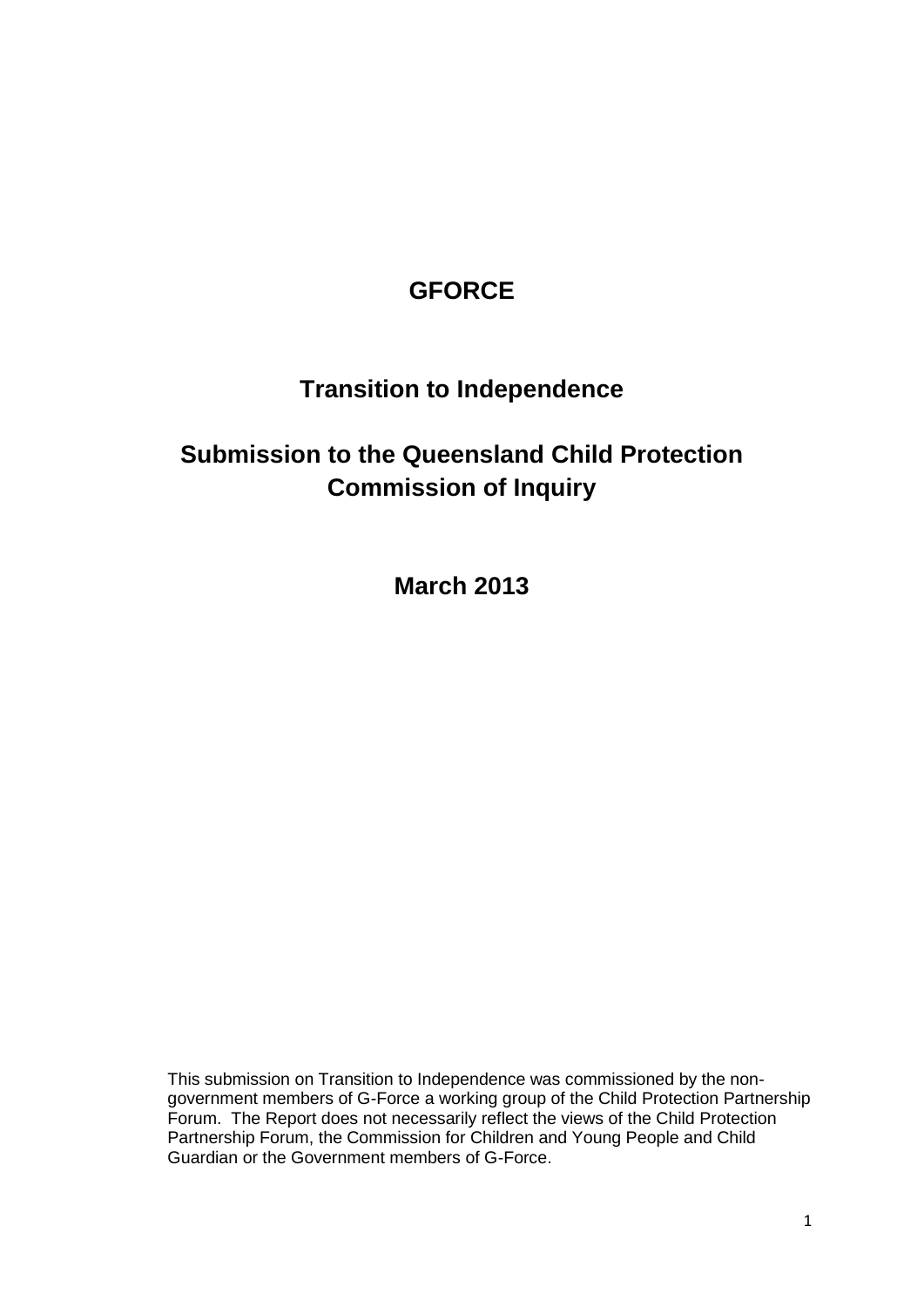## **INTRODUCTION**

GFORCE is a working group of the Child Protection Partnership Forum, which seeks to improve outcomes for young people transitioning to independence .

It is comprised of government and non-government members including:

- Create Young Consultants
- Create Foundation
- Commission for Children and Young People and Child Guardian
- Child Protection Development, Department of Communities, Child Safety and Disability Services
- Child Safety NGO Program, Dept of Communities
- Foster Care Queensland
- PeakCare Queensland
- Non government service providers
- Queensland Aboriginal and Torres Strait Islander Child Protection Peak Ltd
- Queensland Council of Social Services.

In February 2013, the Commission of Inquiry released a Discussion Paper seeking further submissions by March 2013. Chapter 6 of the paper specifically addresses issues relating to young people leaving care and posed three questions:

- 1. To what extent should young people continue to be provided with support on leaving the care system?
- 2. In an environment of competing fiscal demands on all government agencies, how can support to young people leaving care be improved?
- 3. Does Queensland have the capacity for the non-government sector to provide transition from care planning?

This submission identifies strategies for improving outcomes for young people transitioning to independence, increasing efficiencies in service delivery and reducing longer term costs. It sets out:

- the need for change
- a shared framework
- collaboration and coordination
- service review and development
- the age of leaving care support
- related strategies.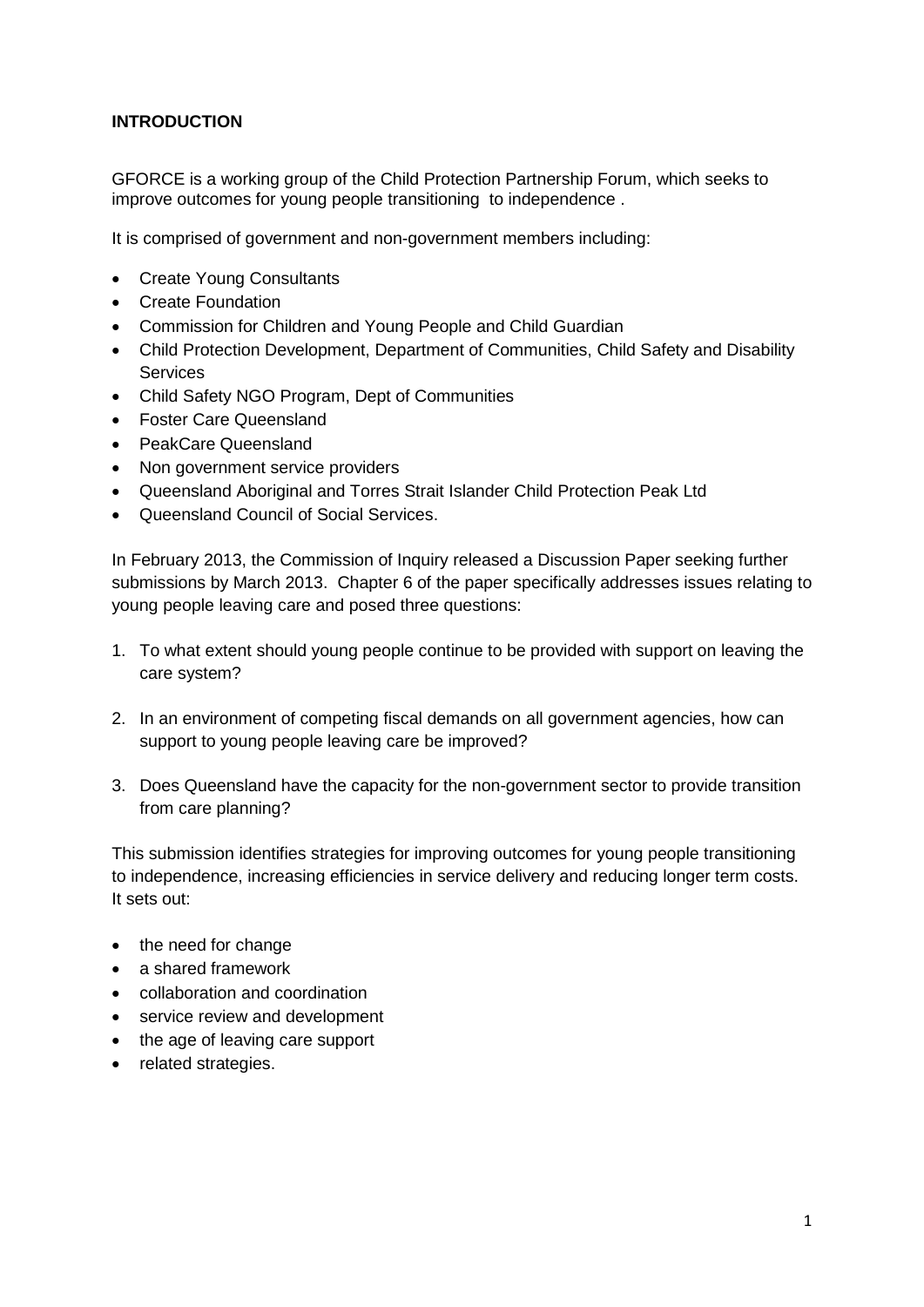## **THE NEED FOR CHANGE**

The current approach to supporting young people transitioning to independence is limited and ad hoc in terms of the nature of the support provided and access to that support across the state. Research shows that outcomes for these young people are generally poor.

Not all young people transitioning to independence have the same needs. Some young people will transition to independence whilst continuing to live with their kinship or foster carers, whilst others may return to live with family or establish themselves in their own accommodation. Some young people will be unable to maintain secure accommodation and may experience homelessness. For those young people with a disability, there may be additional and complex needs requiring more intensive assistance in transitioning to independence.

Young people transitioning to independence should have access to the same opportunities as those young people who are not in the care of the State. Most young people have access to the financial and emotional support of their families during transition to adulthood. Young people in care, where the state has been their parent, should not be disadvantaged in comparison to their peers.

Responsibility for the transition of young people to independence is shared by a number of stakeholders including young people, parents, carers, non-government organisations, the department, other state government departments and Australian government departments.

The State Government, as the 'parent' of young people in care, has a particular responsibility to meet their needs and ensure they have access to opportunities that support independent living.

There are significant social and economic costs to individuals, communities and governments of not meeting the needs of young people transitioning to independence.

The development of a shared framework and enhancing collaboration and coordination of key stakeholders has the potential to decrease costs whilst improving outcomes for young people transitioning to independence.

## **A SHARED FRAMEWORK**

Responsibility for the transition of young people from care to independence is shared by a number of stakeholders including young people, parents, carers, non-government organisations, the department, other state government departments and Australian government departments. Whilst there is some documentation available about the roles and responsibilities of the key stakeholders, there is not a shared understanding of what key stakeholders are trying to achieve, how they go about their work and how what they do relates to the work of other stakeholders.

GFORCE has previously proposed the development of a shared framework across government and non-government organisations for the transition of young people from care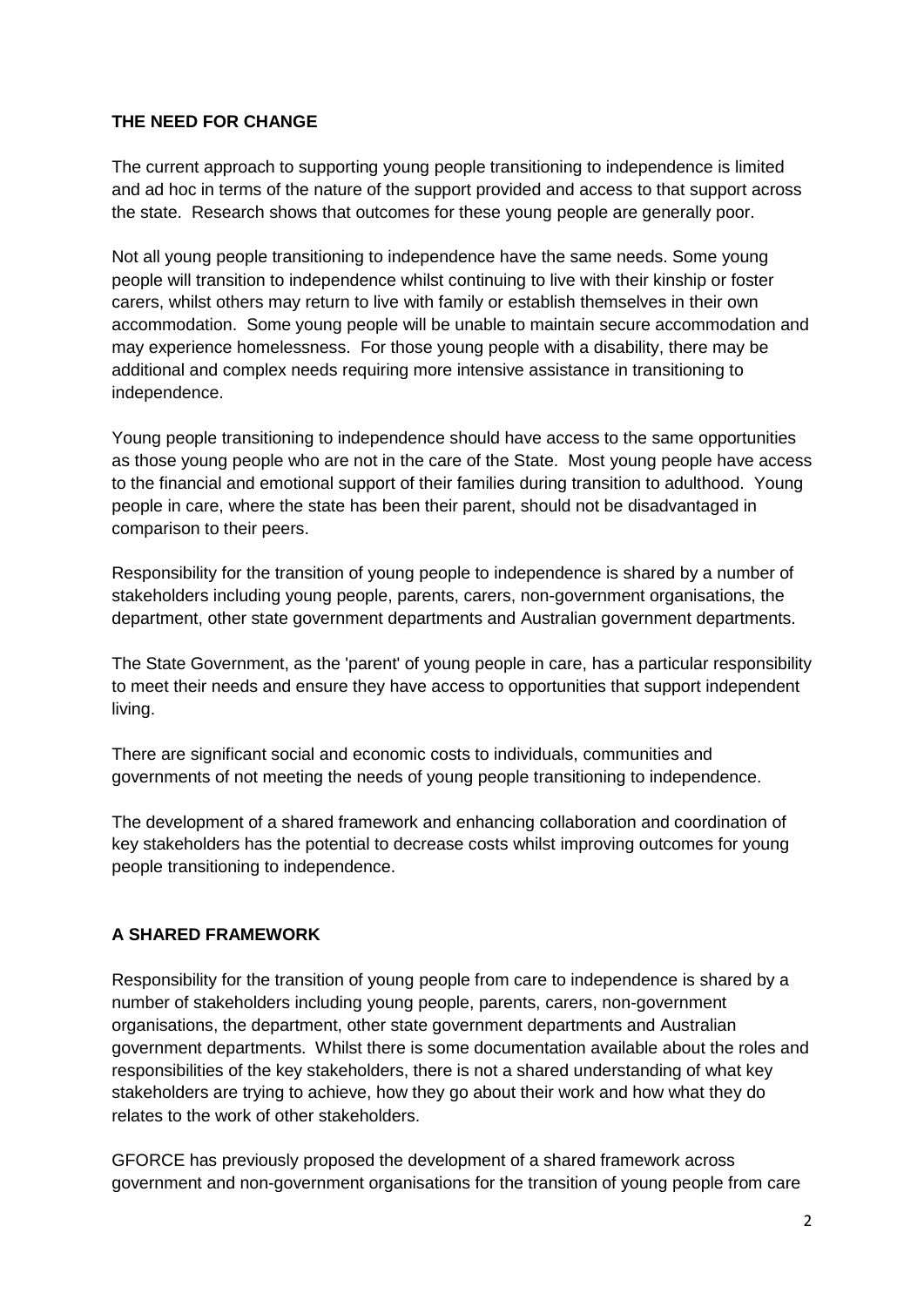to independence. The following briefly outlines the purpose and scope of a shared framework. A copy of the proposal is attached.

## **Purpose**

A shared framework would:

- focus attention on the needs of young people and the shared responsibility held for meeting their needs
- detail the roles and responsibilities of key stakeholders is required to support the effective transition of young people from care to independence
- provide the foundation for an individualised, flexible and integrated model of transition from care to independence that coordinates the efforts of key stakeholders
- improve linkages between services for young people in care and post care
- establish minimum standards and support good practice.

## **Scope of the framework**

The framework would cover:

- Vision
- Principles
- Key stakeholders
- Key phases
- Life domains
- Roles and responsibilities
- Structures and processes for case planning
- Structures and processes for service planning.

## **ENHANCED COLLABORATION AND COORDINATION**

A shared framework provides the foundation for more effective collaboration between stakeholders and coordination of their activities. Collaboration and coordination would be enhanced by establishing and/or enhancing processes at three levels:

• Individual case planning

The need for all young people in care aged 15-25 to have a transition to independence plan should be reinforced and monitored.

Transition to Independence Teams comprised of key stakeholders including the young person, family, carer, non-government organisations involved in their care, CSSO and other non-government organisations involved in their care. One person should be identified to coordinate the delivery of services to the young person. This person should be whoever is best placed to undertake the role.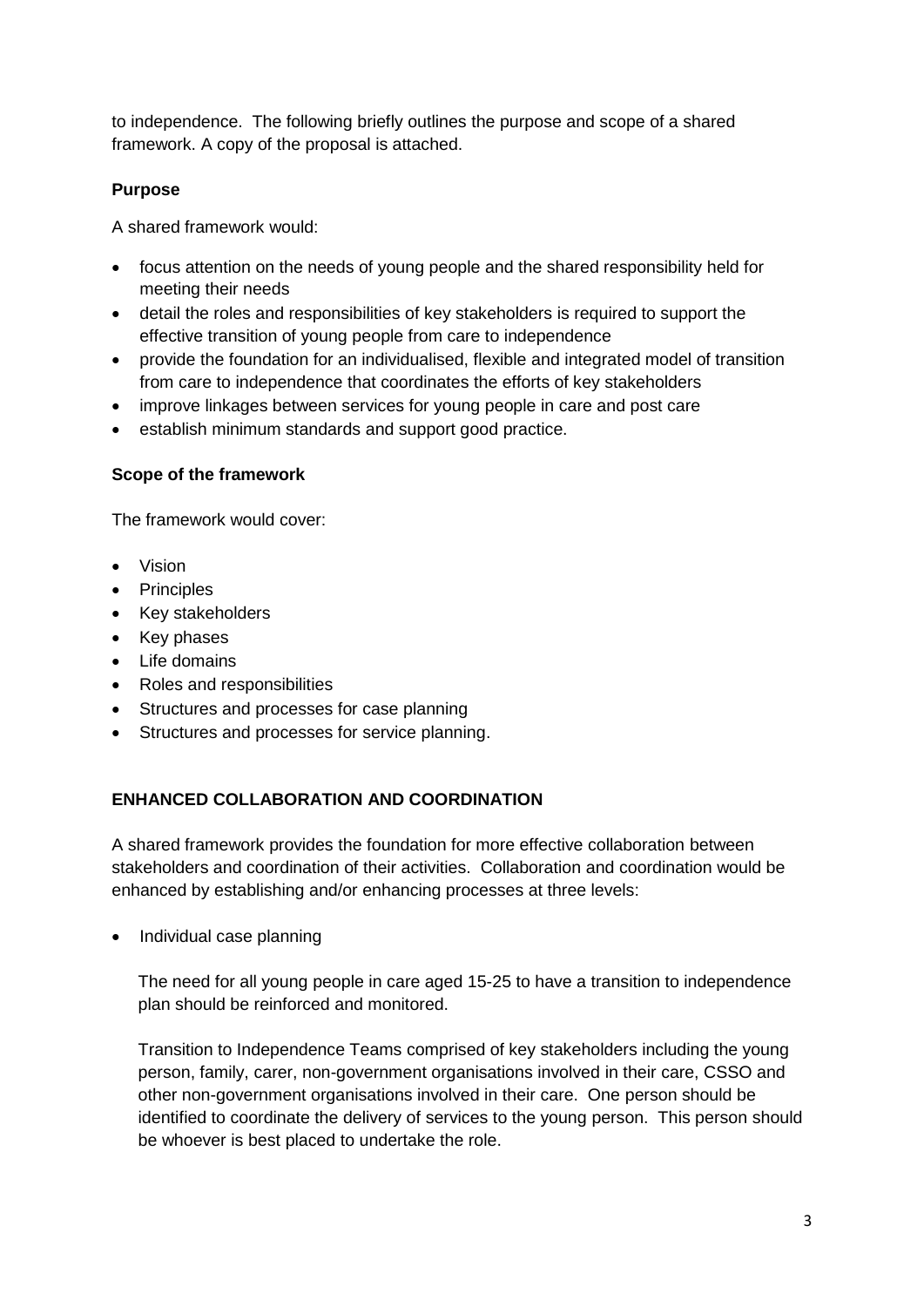• Regional

Regions should establish a Transition to Independence Alliance comprised of key stakeholders to:

- $\circ$  discuss young people with high support needs and facilitate their access to services including where necessary the pooling of resources.
- o plan, develop and monitor local service responses, and identify and address barriers to young people accessing services.

A Transition to Independence Resource position should be established within each region to facilitate and support the operation of local governance structures and processes.

State

The State government should develop a whole of government response to young people transitioning to independence including identifying and addressing barriers to young people accessing health, education, housing, employment and welfare services, and providing priority access to services. South Australia's Rapid Response initiative provides a useful example of a whole of government response to the needs of young people.

The Child Safety Director's Network and the Child Protection Partnership Forum could play a role in driving and monitoring a whole of government response.

Collectively, these collaborative processes would significantly improve young people's access to current services, more effectively coordinate the delivery of those services, create opportunities for innovation and therefore improve outcomes.

#### **SERVICE REVIEW AND DEVELOPMENT**

Within a shared framework for transition to independence as previously outlined, young people require access to a range of services including:

- information and referral service
- mentoring
- individual casework support at sufficient intensity to meet their needs (this will vary across young people)
- individual case management
- independent living skills development
- priority access to mainstream services
- access to brokerage funds for accommodation, education/training/employment and access to health and counselling services (not supported by Medicare).

The mix of services required will vary according to each young person's need and the point at which they are in the process - preparation, transition or after care. Further detail on what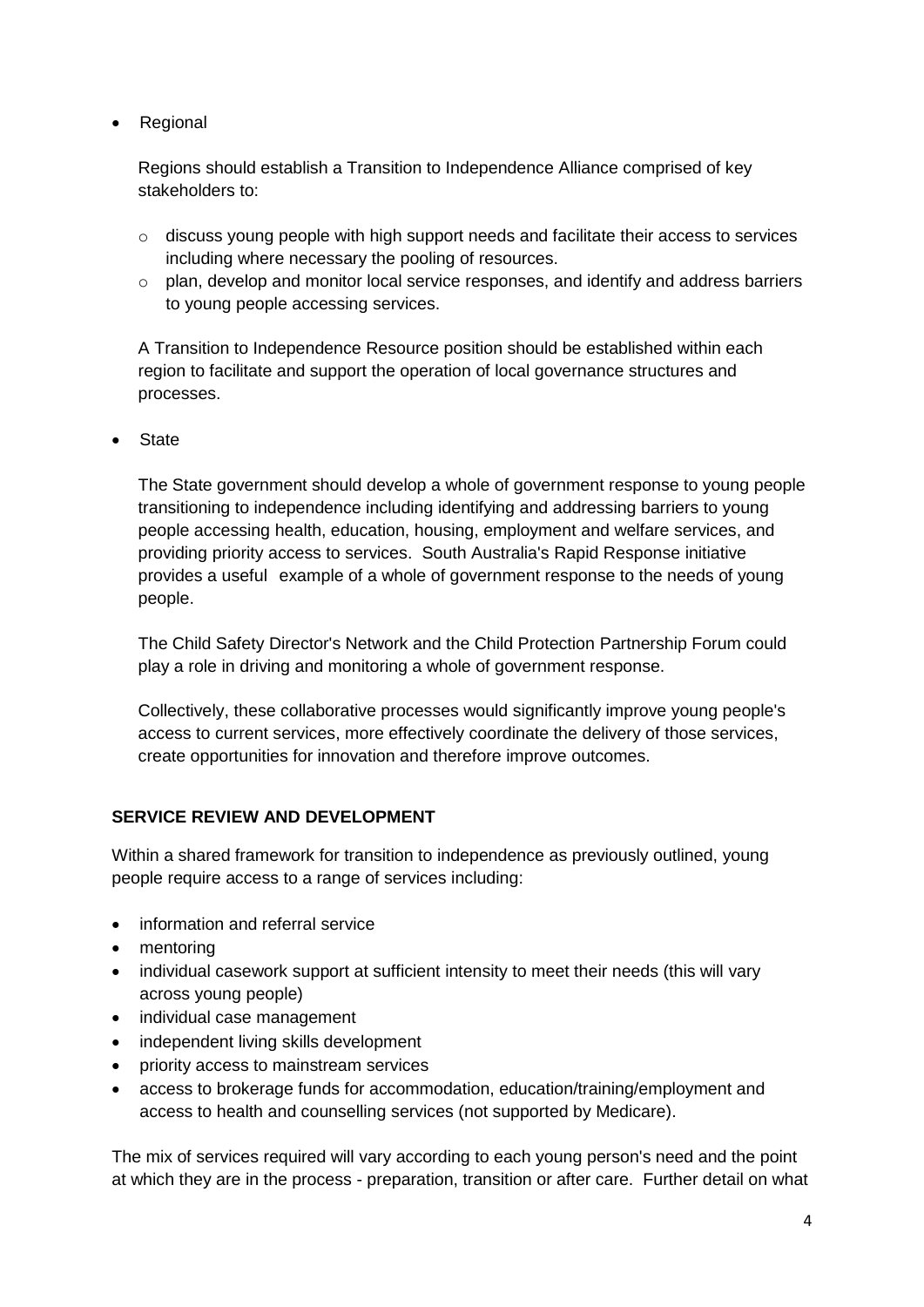assistance and services young people identify are required at each phase is detailed in CREATE Foundation's *What's the Answer?* report.

Further work is required to review existing services and current arrangements for the delivery of transition to independence to ensure all young people have access to these services on a needs basis. This work includes:

- identifying demand (number of young aged 15-25 and level of need)
- mapping existing State (EVOLVE Transition, Youth Housing and Reintegration Service and After Care Services, Life Without Barriers) and Commonwealth services (TILA and Youth Connections)
- identifying patterns of service utilisation of existing services and outcomes of available evaluations of service delivery
- clarifying the respective roles and responsibilities of Child Safety Service Centres and non-government organisations for casework and case management
- identification of service gaps
- redirection of existing funds and/or change of purpose to meet the identified service gaps
- identification of additional funds required and the development of budget proposals for government consideration.

It should be noted that CSSCs are currently responsible for case management and some casework responsibilities, whilst the non-government sector has some responsibilities for day to day care and some responsibilities for casework for children up to eighteen years. Neither CSSCs or non-government organisations are funded to work with young people once they turn 18 years of age. Within the context of the process outlined above, consideration needs to be given to funding Transition to Independence Workers placed in either CSSCs or non-government organisations subject to decisions about casework and case management responsibilities.

Particular attention must be given to the needs of Aboriginal and Torres Strait Islander young people, their current access to services and the development of culturally appropriate services. Aboriginal and Torres Strait Islander organisations should be funded to provide these services.

This action would support the development of an individualised, flexible and integrated model of transition from care to independence, which effectively utilises existing funding and service whilst identifying service gaps and any additional funding requirements.

## **EXTEND LEAVING CARE SUPPORT AGE**

The legislative requirement for the Chief Executive to support young people after they transition from care to independence needs to be extended from 18 years of age to 25 years. Research in the United States, demonstrated that better outcomes for young people in care were achieved (with a consequent result of significant cost savings because of reduced demand for expensive support services) in states where young people were supported beyond 18 years. Other states including Victoria, New South Wales, South Australia and the Northern Territory have extended the age at which young people care can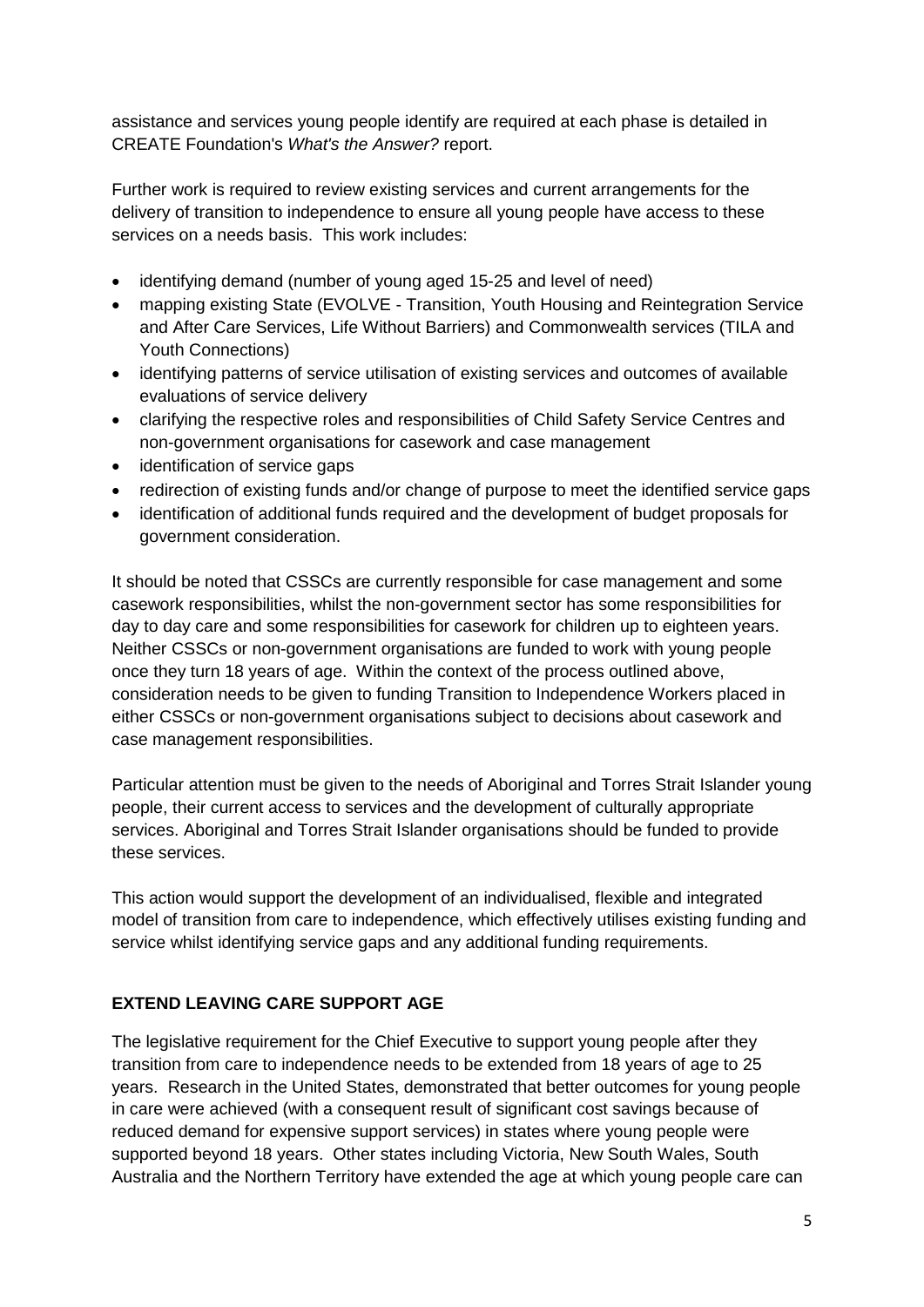continue to receive support after leaving care. This action would provide a legislative base and enhance accountability for this work, improve outcomes and reduce costs.

## **RELATED STRATEGIES**

## **Record Support Service Cases**

Develop the capacity to count the number of Support Cases opened by departmental staff to provide transition to independence support to young people post 18 years of age by amending the ICMS or through another means. This action would provide a clearer indication of how many young people are receiving support post 18 years of age.

## **Enhance Training of Carers**

The role of carers and residential care staff in assisting young people in developing independent living skills and supporting young people transition to independent living should be acknowledged and promoted. A transition to independence competency based training module for foster and kinship cares, residential care staff and non-government service providers should be developed and implemented. This action would increase the understanding and knowledge of participants and improve service delivery.

## **Improve the Evidence Base**

In addition to activity based data, the evidence base for transition to independence could be significantly enhanced by identifying appropriate outcome measures to better assess the impact of programs and services on young people. This action would support evaluation of program and services, assist in identifying what is working and what isn't working, and improve outcomes for young people.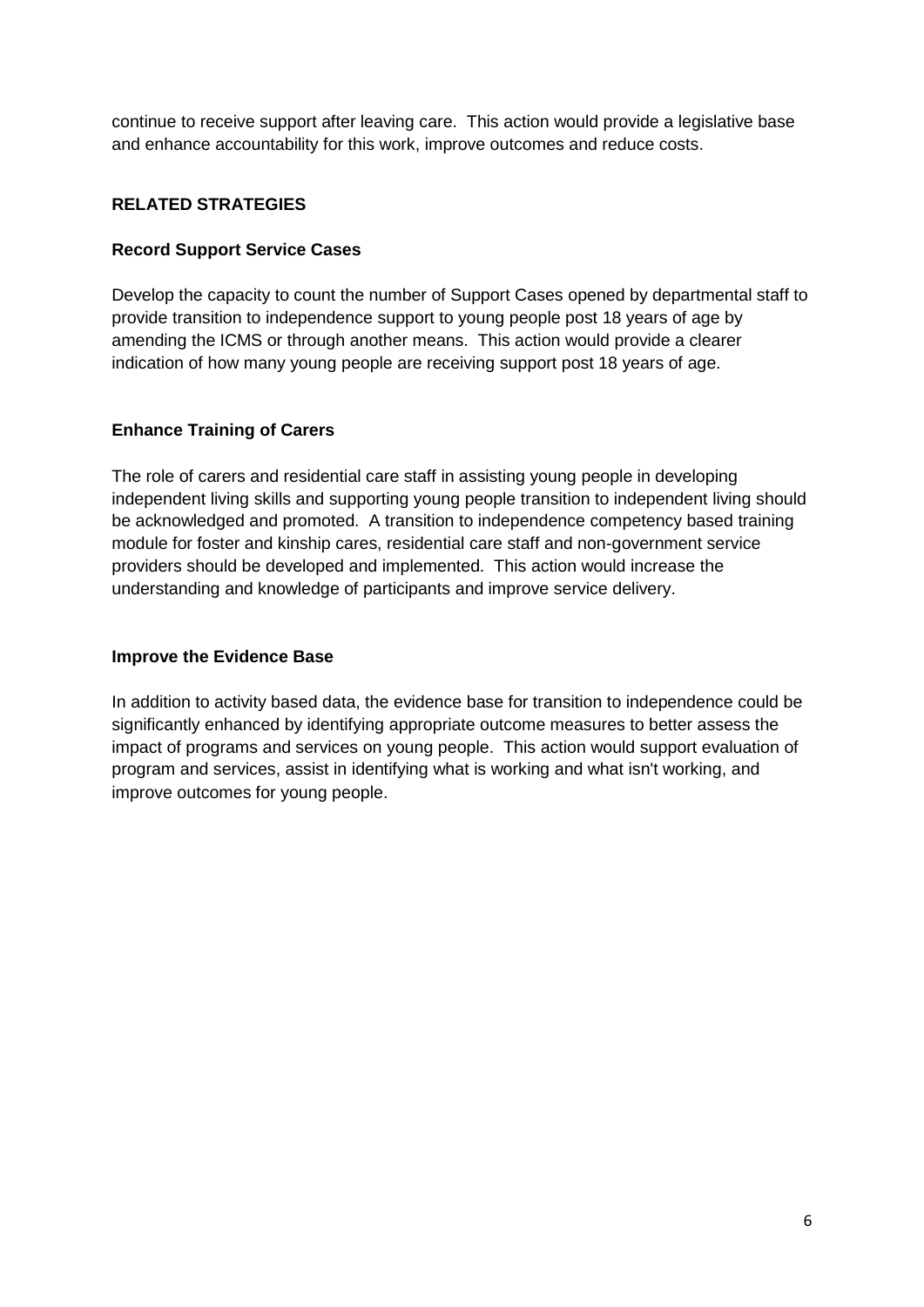#### **G-FORCE: A SHARED FRAMEWORK FOR TRANSITION FROM CARE TO INDEPENDENCE**

#### **Project**

G-Force has identified the need to develop a shared framework for the transition of young people from care to independence. An initial workshop has been held to scope and commence development of the shared framework.

This report to the Child Protection Forum details progress and seeks support for the continued development of the shared framework.

The report outlines the purpose and scope of a shared framework, and provides an initial consideration of the content required.

#### **Background**

Responsibility for the transition of young people from care to independence is shared by a number of stakeholders including young people, parents, carers, non-government organisations, the department, other state government departments and Commonwealth government departments. Whilst there is some documentation available about the roles and responsibilities of the key stakeholders, there is not a shared understanding of what key stakeholders are trying to achieve, how they go about their work and how what they do relates to the work of other stakeholders.

Most recently, the Department of Families, Housing, Community Services and Indigenous Affairs together with the National Framework Implementation Working Group developed a nationally consistent approach to planning, supporting an effective transition from out-of-home care to independence (2011). Whilst this approach acknowledges the key participants in planning, it does not describe the roles and responsibilities of the participants.

Appendix One lists relevant policy, procedural or practice guidance about transition from care to independence.

#### **Purpose of a shared framework**

A shared framework would:

- focus attention on the needs of young people and the shared responsibility held for meeting their needs
- detail the roles and responsibilities of key stakeholders is required to support the effective transition of young people from care to independence.
- provide the foundation for an individualised, flexible and integrated model of transition from care to independence that coordinates the efforts of key stakeholders
- establish minimum standards and support good practice.

#### **Scope of the framework**

The framework should cover:

- Vision
- Principles
- Key stakeholders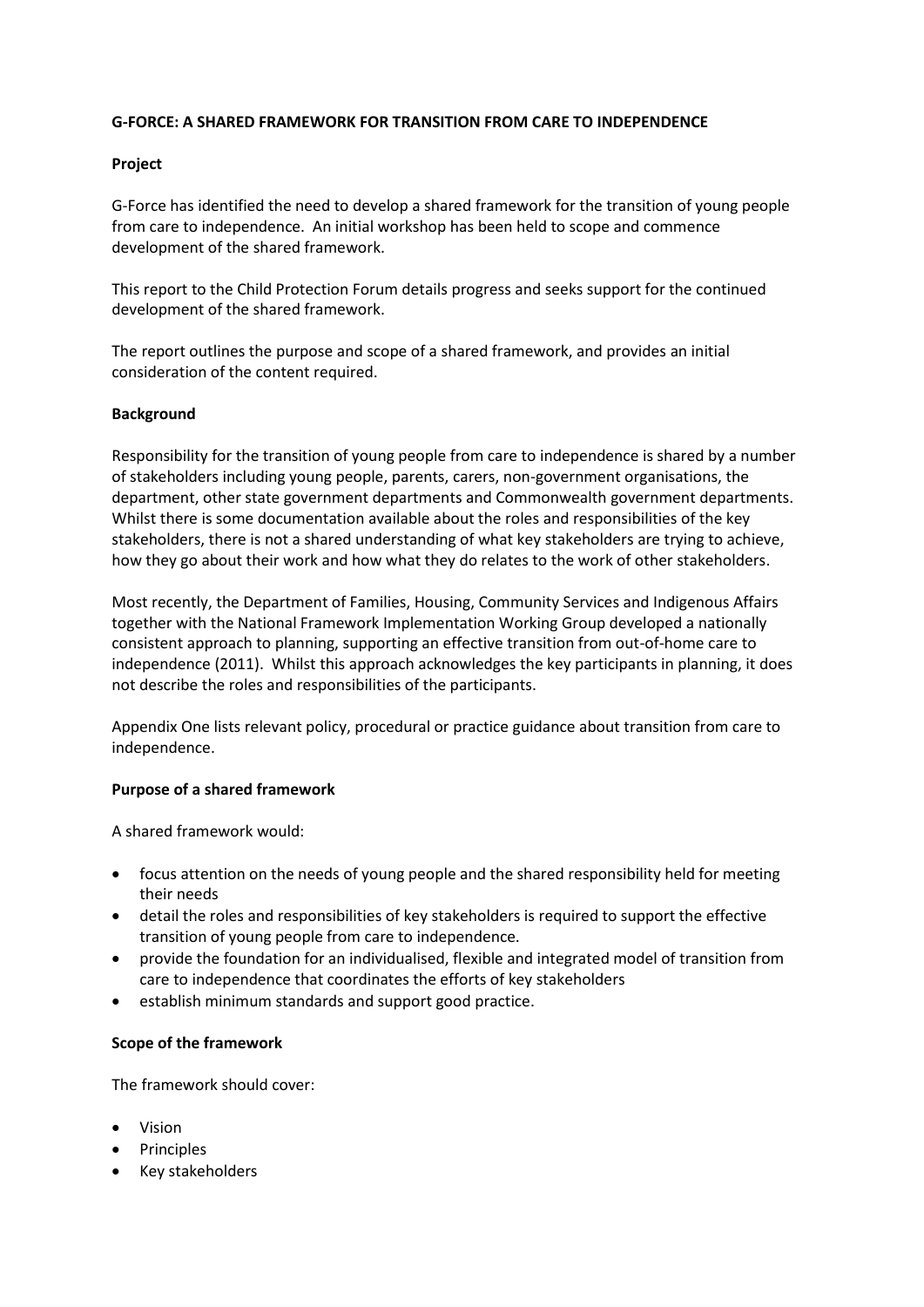- Key phases
- Life domains
- Roles and responsibilities
- Structures and processes for case planning
- Structures and processes for service planning

#### **Vision**

The vision should focus on the outcomes sought for young people. It needs to reflect:

- a focus on young people and their happiness, fulfilment, potential, goals
- what is an effective or successful transition
- access to opportunities
- that the process is supported and ongoing post 18 and beyond.

All young people transitioning from care to independence are connected and supported within their communities and are afforded opportunities to realise their hopes and dreams

or

Young people are supported until they become adults both emotionally and physically and are ready to live independently (adapted from CREATE Victoria, 2000)

#### **Principles**

The principles should include reference to:

- being centred on the young person's focus
- valuing diversity
- a common understanding of young people, their needs and what we are working toward
- flexibility
- connecting supports
- collaboration and partnership trust, honesty, transparency, modelling
- not being competitive
- interchangeable roles whatever it takes

#### **Key stakeholders**

There are informal and formal stakeholders. There is a need to value and promote informal stakeholders as they are the people that will form the support networks necessary to provide ongoing support to young people as they transition to independence.

The young person is the primary focus and therefore the key stakeholder.

Informal stakeholders include:

- Family parents and extended family
- Other community members neighbours, cultural, religious
- Mentors
- Community groups recreational, sport, interests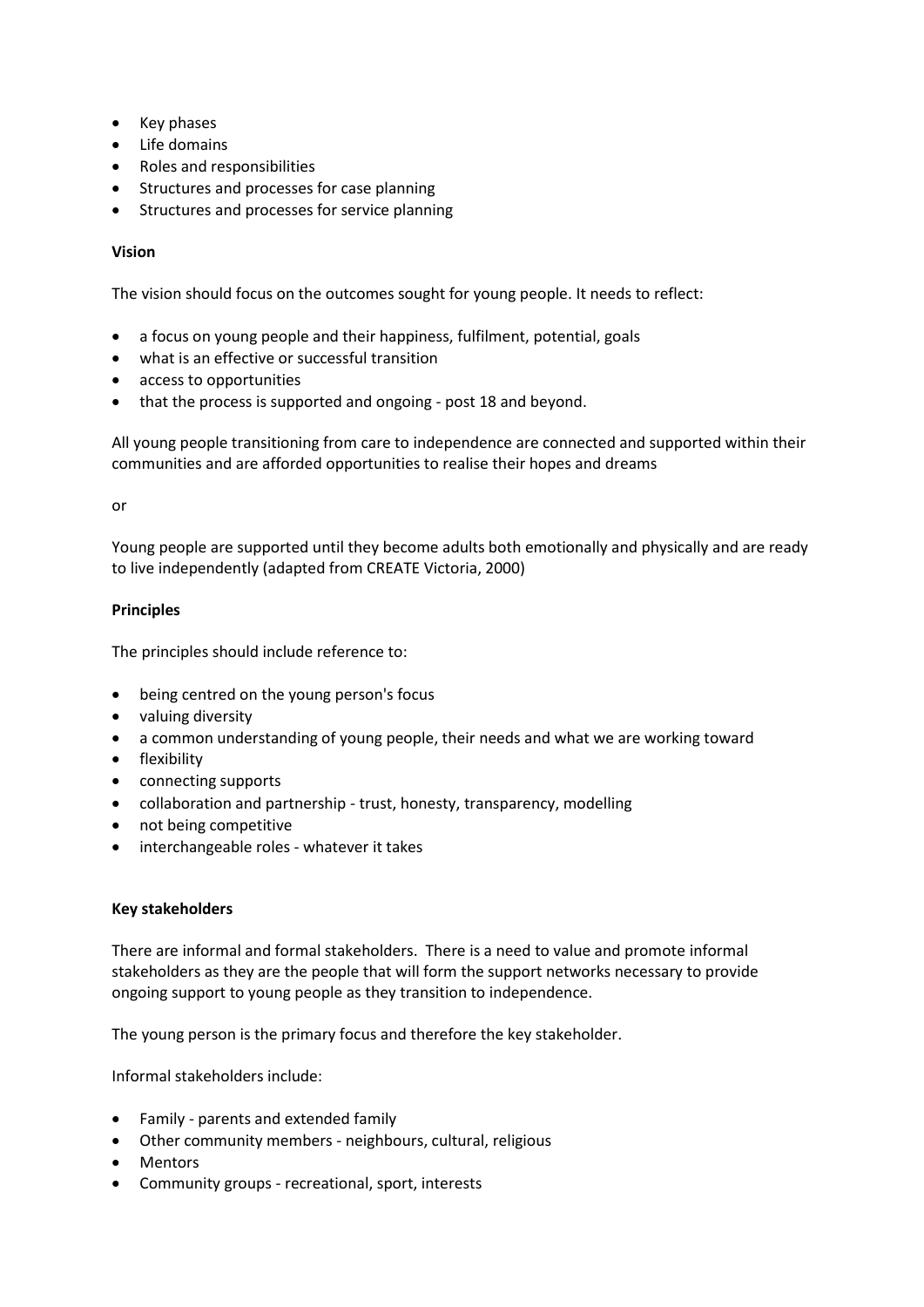Formal stakeholders include:

- Direct carers kinship or foster carers/residential workers
- Non-government service providers
- Department of Communities CSO, CSSO, Team Leader etc
- Education school/TAFE/university personnel
- Health counsellors, psychologists
- Employment job seeker networks/Youth Connections
- Centrelink personnel
- Housing workers

#### **Key phases**

The key phases on transition from care to independence include:

- Preparation
- Transition
- After-care.

The key activities in each of these phases are detailed in the national approach to planning document.

#### **Life domains**

The life domains include:

- housing / accommodation
- health
- education and training, employment or other suitable activitiy
- financial security
- social relationships and support networks
- life skills
- identity and culture
- legal matters.

The key strategies in each domain are detailed in the Transition from Care Report (Working Party, 2009)

#### **Roles and responsibilities**

The roles and responsibilities of each of the formal stakeholders can be considered against the key phases and life domains.

The workshop with G-Force members included initial discussion about the roles of young people, carers, CREATE, NGOs, Disability and the Department. Additional information about roles and responsibilities in relation to carers, NGOs, Evolve and the Department was identified and collected.

Further work needs to be done to identify role and responsibilities with reference to the key phases and life domains.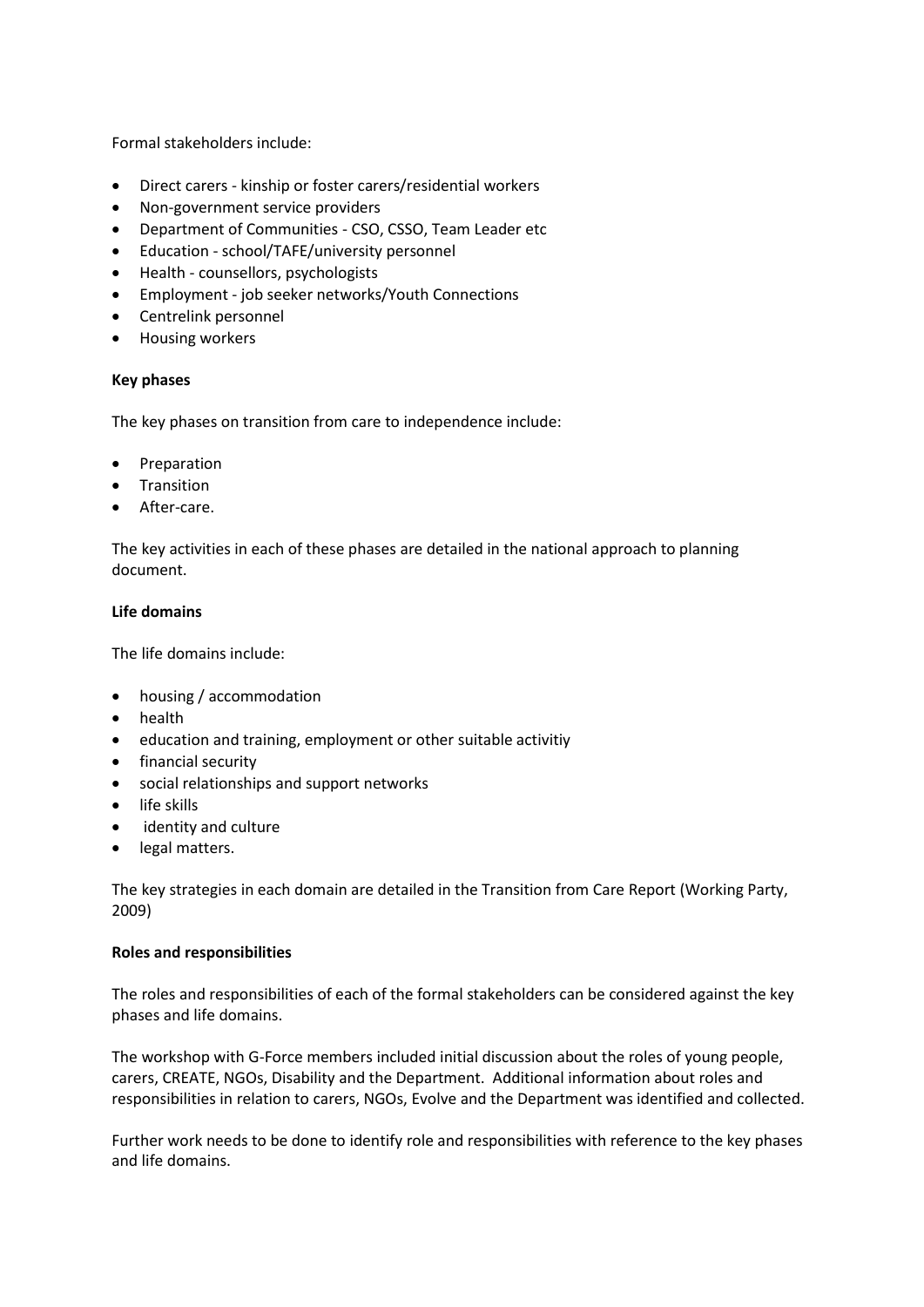#### **Integration**

An integrated approach to transitioning from care to independence is required at all levels including policy, service planning and development and practice. This project focuses on two levels, case planning and service planning.

#### *Case planning*

Case planning refers to structures and processes for assessment, planning, implementation and review to meet the individual needs of young people.

Planning occurs in a number of forums including:

- the department case plan
- the NGO care plan
- EVOLVE plans.

Key discussion points included:

- the linkages between planning within the different forums
- the quantity and quality of case plans addressing transition
- the involvement of young people in planning and their knowledge of plans
- developing the informal connections and supports should be an explicit goal of the plan
- who should drive the detailed development of a transition plan (within the context of the young person's case plan, which is the department's responsibility) - could this be the person who has the relationship with the young person necessary to engage them and others in identifying their needs and developing strategies to address those needs for consideration of the overall 'care team'
- concern about the lack of guidance for what should be addressed within a transition plan/that the detailed transition planning is getting lost in care planning - should the transition plan be part of the Department Care Plan or a separate plan or could it be a 'sub-plan' within the plan.

#### *Service planning*

Service planning refers to structures and processes for supporting identification of needs, service development, and governance arrangements to support intensive case management across organisations, government departments, and service systems.

Two departmental regions were identified as having developed 'advisory groups' of key stakeholders to promote and coordinate more effective responses to the needs of young people.

Key discussion points included:

- who should be involved
- role of the groups